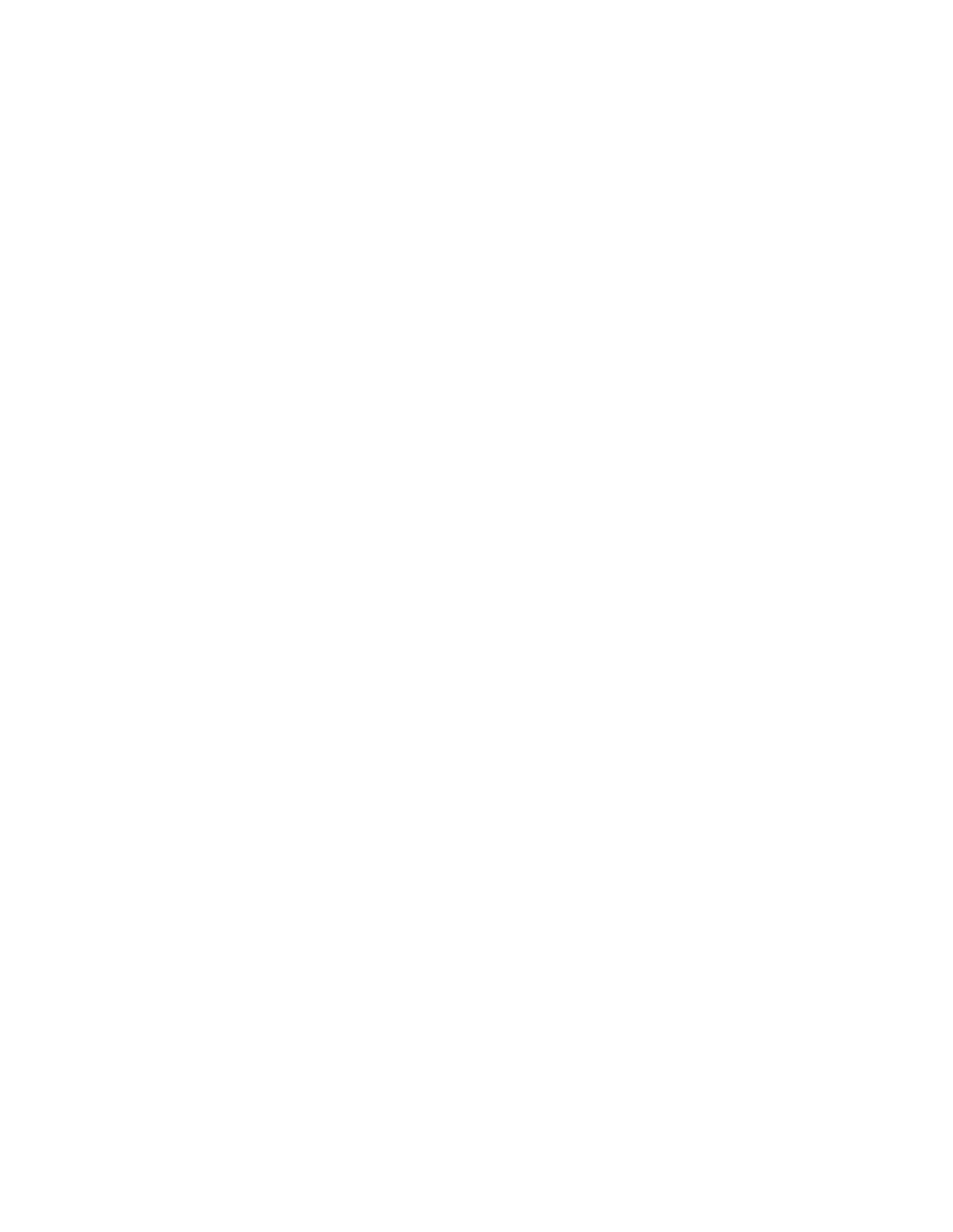### Village Of Evans Mills Summer Recreation Program 2022

#### HEALTH RECORD (This side is to be completed by Parent before presenting to Physician)

CHILDS FULL NAME \_\_\_\_\_\_\_\_\_\_\_\_\_\_\_\_\_\_\_\_\_\_\_\_\_\_\_\_\_\_\_\_\_ DOB: \_\_\_\_\_\_/\_\_\_\_\_\_/\_\_\_\_\_ ○ FEMALE ○ MALE

#### HOME ADDRESS CITY/STATE/ZIP CODE HOME TELEPHONE NUMBER

#### PARENT'S OR GUARDIAN'S NAME CONTACT TELEPHONE

#### FATHER'S PLACE OF EMPLOYMENT TELEPHONE

#### MOTHER'S PLACE OF EMPLOYMENT TELEPHONE

IMPORTANT: Please notify Camp Officials if the Child was/is exposed to any communicable disease at any time three weeks before camp attendance. ○NO ○YES If YES, please give type of exposure:

| <b>HEALTH HISTORY</b> (Check, giving approximate dates):<br>Asthma: Behavior: Chicken Pox: Convulsion |  |  |  |  |  |  |
|-------------------------------------------------------------------------------------------------------|--|--|--|--|--|--|
| Diabetic: Ear Infection: Hay Fever: Insect Stings:                                                    |  |  |  |  |  |  |
| Ivy Poisoning, etc: __________ Measles: __________ Mumps: _________                                   |  |  |  |  |  |  |
|                                                                                                       |  |  |  |  |  |  |
|                                                                                                       |  |  |  |  |  |  |
|                                                                                                       |  |  |  |  |  |  |
|                                                                                                       |  |  |  |  |  |  |
| Chronic or Recurring Illness:                                                                         |  |  |  |  |  |  |
| Other Diseases or details of above:                                                                   |  |  |  |  |  |  |
| Any specific activities to be restricted?                                                             |  |  |  |  |  |  |

PLEASE CONTINUE TO FILL OUT THIS FORM ON THE BACK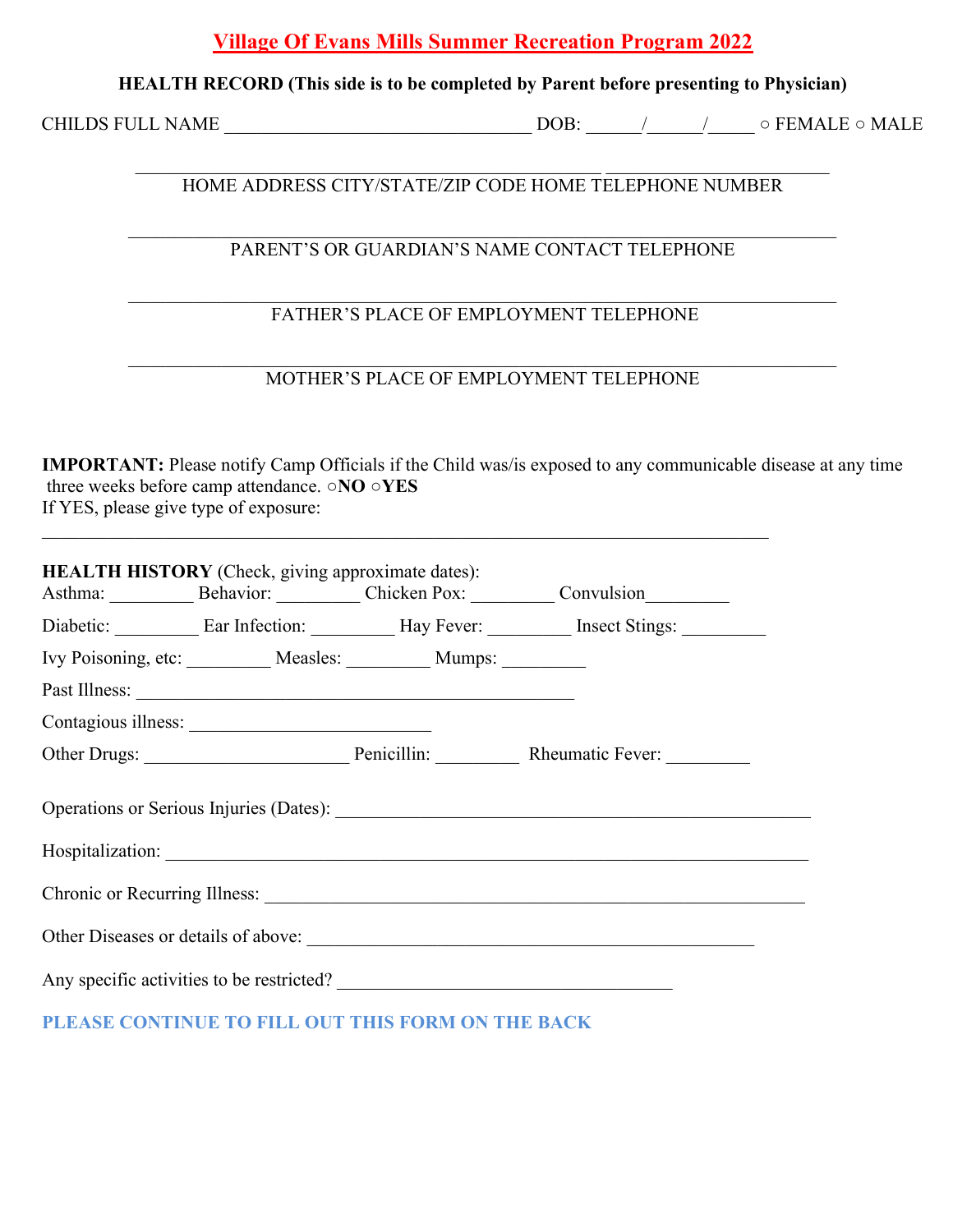SIGNATURE OF PARENT/GUARDIAN:

 $\mathcal{L}_\text{max}$  and  $\mathcal{L}_\text{max}$  and  $\mathcal{L}_\text{max}$  and  $\mathcal{L}_\text{max}$  and  $\mathcal{L}_\text{max}$ 

#### SIGNIFICANT HEALTH HISTORY AND CURRENT CONDITIONS PLEASE LIST:

 $\_$  , and the contribution of the contribution of the contribution of the contribution of the contribution of  $\mathcal{L}_\text{max}$ 

Medication taken:

Appliance worn (Glasses, Hearing Aid, etc.):

Conditions that modify activity (seizures, asthma, heart condition, etc.):

#### CONSENT FOR EMERGENCY MEDICAL TREATMENT

I hereby give my consent/authority to the Staff of the EVANS MILLS SUMMER RECREATION PROGRAM to obtain the necessary emergency medical treatment for my child with the understanding that the family will be notified as soon as possible.

\_\_\_\_\_\_\_\_\_\_\_\_\_\_\_\_\_\_\_\_\_\_\_\_\_\_\_\_\_\_\_\_\_\_\_\_\_\_\_\_\_\_\_\_\_\_\_\_\_\_\_\_\_\_\_\_\_\_\_\_\_\_\_\_\_\_\_\_\_\_\_\_\_\_\_\_\_\_\_\_\_\_\_\_\_\_\_\_\_

Relationship: \_\_\_\_\_\_\_\_\_\_\_\_\_\_\_\_\_\_\_\_\_\_\_\_\_\_\_\_

Signature: \_\_\_\_\_\_\_\_\_\_\_\_\_\_\_\_\_\_\_\_\_\_\_\_\_\_\_\_\_\_\_\_\_\_\_\_\_

Telephone: \_\_\_\_\_\_\_\_\_\_\_\_\_\_\_\_\_\_\_\_\_\_\_\_\_ Date: \_\_\_\_\_\_\_\_\_\_\_\_\_